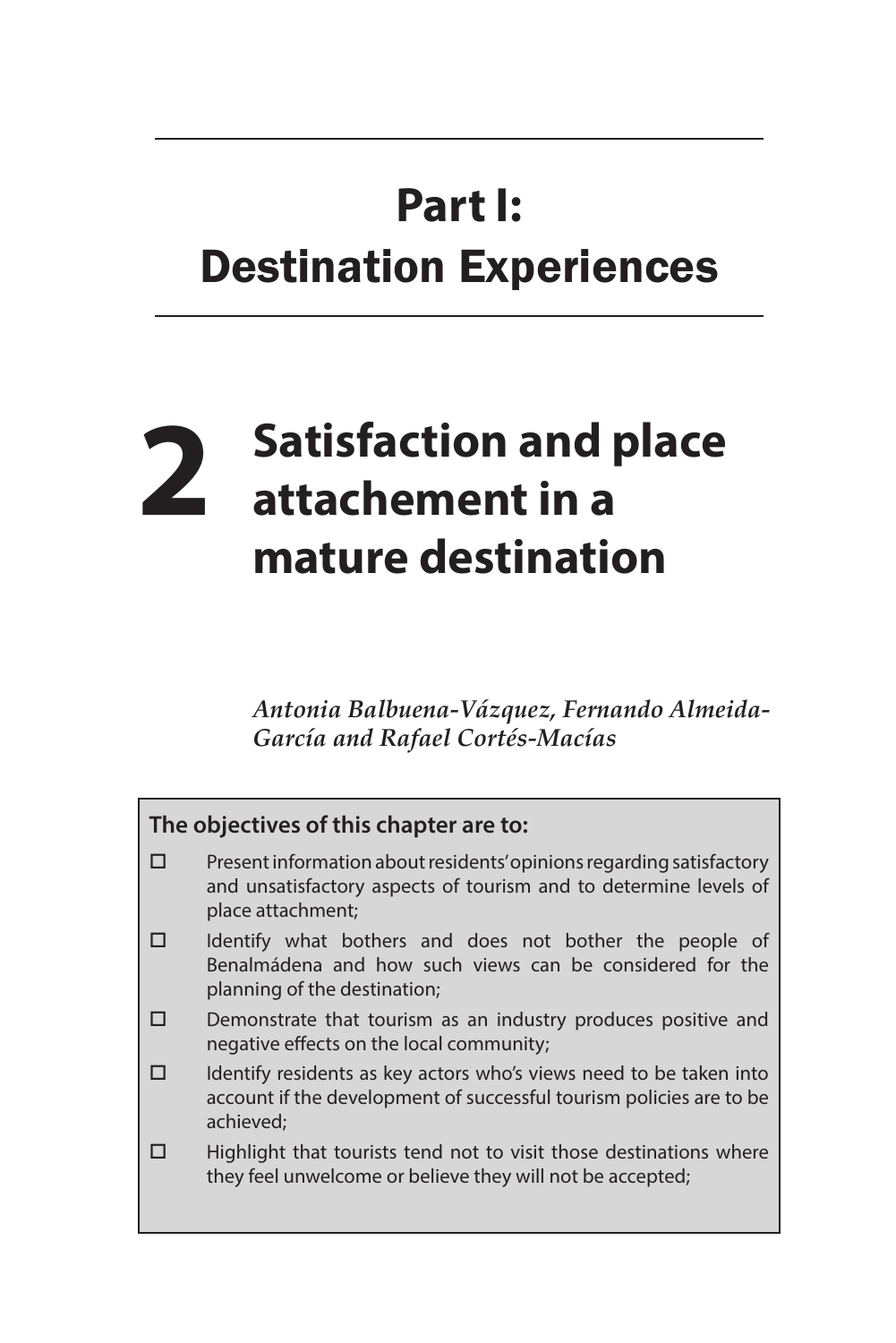- $\Box$  Identify those causes that explain why residents support or do not support the tourism industry and its growth which, in turn, will help establish tourism development models that minimise negative impacts and maximise resident support for tourism;
- $\square$  Conclude that the level of support of the host community would decrease if the community perceives that the total effects of tourism are negative.

**Keywords:** residents, opinion, satisfaction, dissatisfaction, place attachment, Benalmádena

## **Introduction**

Mass tourism emerged in the sixties as the result of technological and social revolutions, such as the appearance of charter travel, the growing affluence of the middle classes of Western industrial countries and the progressive trend of leisure in wealthy countries (Dachary & Arnaiz, 2002), such that tourism became a sector that provided almost unlimited economic growth. With the oil crisis and the economic recession of 1974-1975, the positive effects of tourism were questioned, and it was concluded that this industry was not producing the benefits that were expected. During the seventies, the figure of the resident emerged, necessitating the first studies on the attitudes or opinions they had about the impacts of tourism (Andereck & Vogt, 2000).

In the middle of the eighties, the first symptoms of dysfunctionality of mass tourism began to show, as a result of the significant negative impacts that manifested in the tourist areas (De Kadt, 1991; Murphy, 1983). The concept of sustainability appeared, which includes, among other concepts, participation in the development processes by not only tourists and governments, but also all the stakeholders of the community affected by tourism (Pulido, 2008). As a consequence of these changes, it is claimed that the local community participates and forms part of tourism planning (Murphy, 1983), which results in a greater role for the resident.

For this reason, since the mid-seventies, there has been a dissemination of research that analyses the attitudes of residents (Sirakaya et al., 2002), considering their support as a key factor in the development and implementation of successful tourism policies. Resident participation is now widely regarded as a fundamental need for the sustainability of local development (Dyer et al., 2007). When a location becomes a tourist destination, the quality of life of local residents is affected by this devel